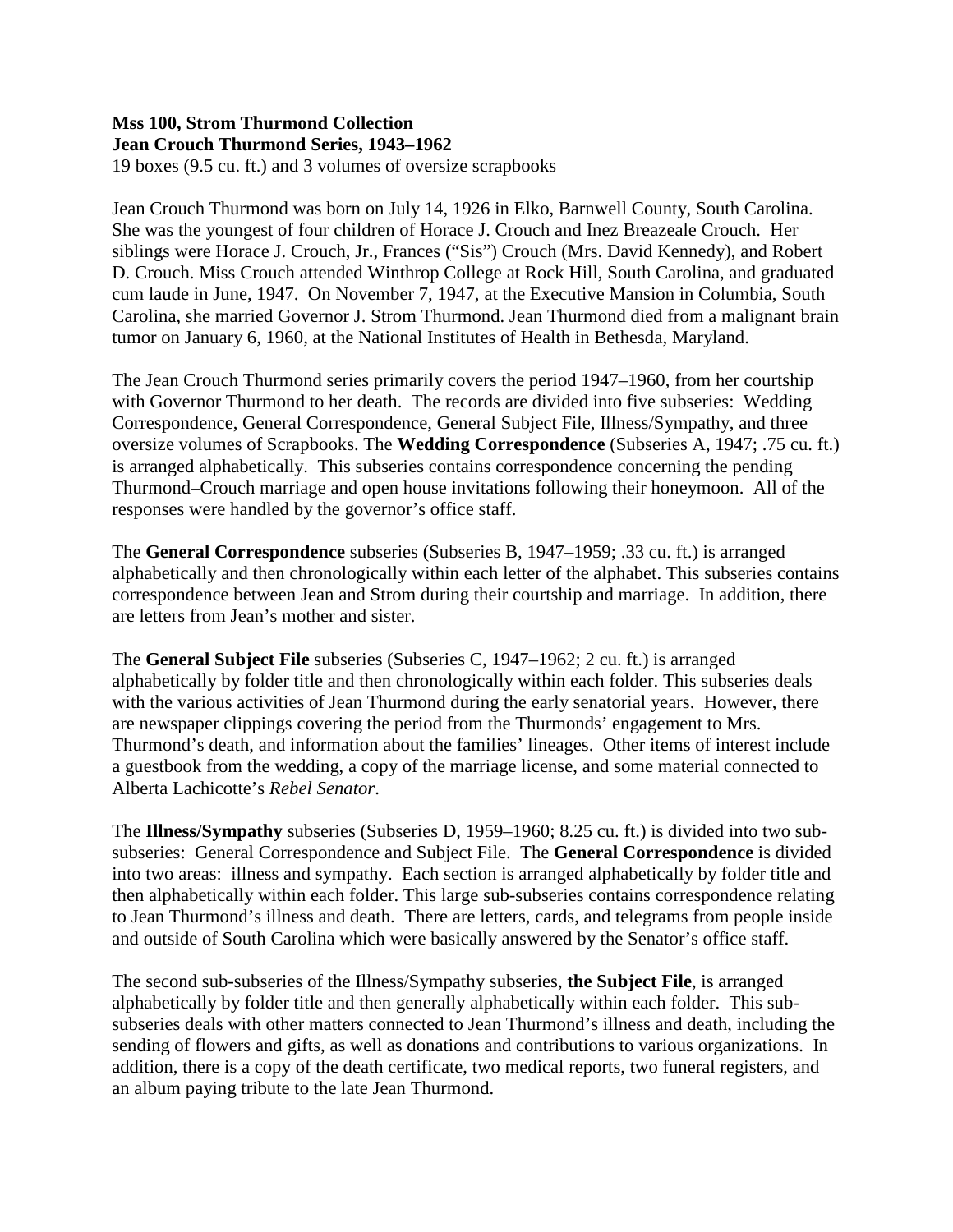The **Scrapbooks** subseries (Subseries E, 1943–1960; three oversize volumes) are roughly arranged in chronological order. These scrapbooks contain newspaper clippings and other material covering Jean Thurmond's life. Many of the clippings are duplicates of those found in Strom Thurmond's scrapbooks. These volumes will eventually be microfilmed for preservation purposes.

Important correspondents in this series from South Carolina include James F. Byrnes, Harry Dent, William Jennings Bryan Dorn, Robert C. Edwards, and George Bell Timmerman, Jr. Other important correspondents include Robert C. Byrd, Thomas E. Dewey, Dwight D. Eisenhower, J. Edgar Hoover, Hubert H. Humphrey, Lyndon B. Johnson, John F. Kennedy, Robert Kennedy, Richard M. Nixon, Richard B. Russell and Herman Talmadge.

#### **Separation List**

#### **Oversize**

1 The Mary Mildred Sullivan Award, established in 1940 by The Mary Mildred Sullivan Chapter of the New York Division of the United Daughters of the Confederacy, awarded by Winthrop College to Jean Crouch Thurmond, May 25, 1962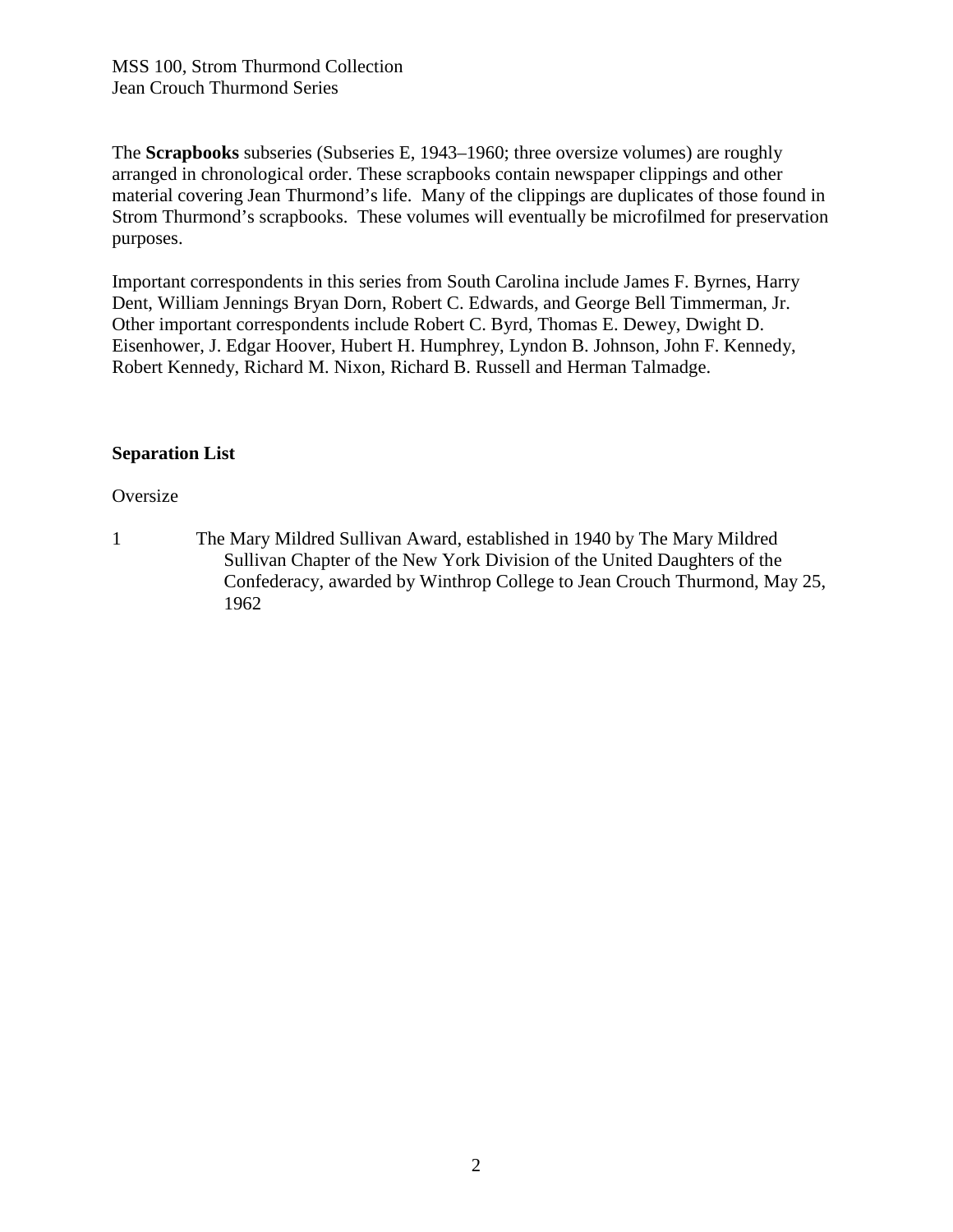## **A. Wedding Correspondence, 1947**

| <b>Box</b> | Folder | Title                                                              |
|------------|--------|--------------------------------------------------------------------|
|            |        | Congratulations on Marriage; Open House Invitations October, 1947– |
|            |        | February, 1948                                                     |
|            |        | $A-B$                                                              |
|            |        | $C-F$                                                              |
|            | 3      | $G-K$                                                              |
|            | 4      | $L-M$                                                              |
|            | 5      | $N-S$                                                              |
|            | 6      | $T-Z$                                                              |
|            |        |                                                                    |

# **B. General Correspondence, 1947–1959**

| <b>Box</b>                  | Folder | Title              |
|-----------------------------|--------|--------------------|
|                             |        | $A-C$              |
|                             | x      | $D-M$              |
| $\mathcal{D}_{\mathcal{L}}$ | Q      | $N-T$              |
|                             | 10     | т                  |
|                             | 11     | U-W, Miscellaneous |

### **C. General Subject File, 1947–1962**

| <b>Box</b>     | Folder | <b>Title</b>                                                                                                     |
|----------------|--------|------------------------------------------------------------------------------------------------------------------|
| $\overline{2}$ | 12     | Article Prepared by Mrs. Thurmond for the Gamecock for use after<br>September 30, 1959                           |
|                | 13     | Business Correspondence; April, 1952–November, 1959                                                              |
|                | 14     | Certificates (Who's Who Among Students in American Universities and<br>Colleges, Notary Public); 1946–1947, 1950 |
|                | 15     | Congressional Club; 1953-June, 1959                                                                              |
|                | 16     | Contributions List-Miscellaneous; [No Date]                                                                      |
|                | 17     | DAR [Daughters of the American Revolution]; February, 1949                                                       |
|                | 18     | Democratic Wives Forum; January, 1957–July, 1959                                                                 |
|                | 19     | 84th Congress; February, 1955–June, 1959                                                                         |
|                | 20     | 85th Congress; January, 1957–May, 1958                                                                           |
|                | 21     | Family Lineage: Crouch and Thurmond; November, 1947–October, 1962,<br>[n.d.]                                     |
|                |        | <b>Guest Books</b>                                                                                               |
|                | 22     | From Wedding of Jean Crouch and Strom Thurmond; November 7,<br>1947                                              |
| 3              | 23     | From Open House at Executive Mansion; November 30, 1947                                                          |
|                | 24     | From Reception for Governor and Mrs. Thurmond at Edgefield, South<br>Carolina; November, 1947                    |
|                | 25     | From Reception; November 19, 1954                                                                                |
|                | 26     | International Neighbors Club; 1956-1959                                                                          |
|                | 27     | Life Magazine Article; November 17, 1947                                                                         |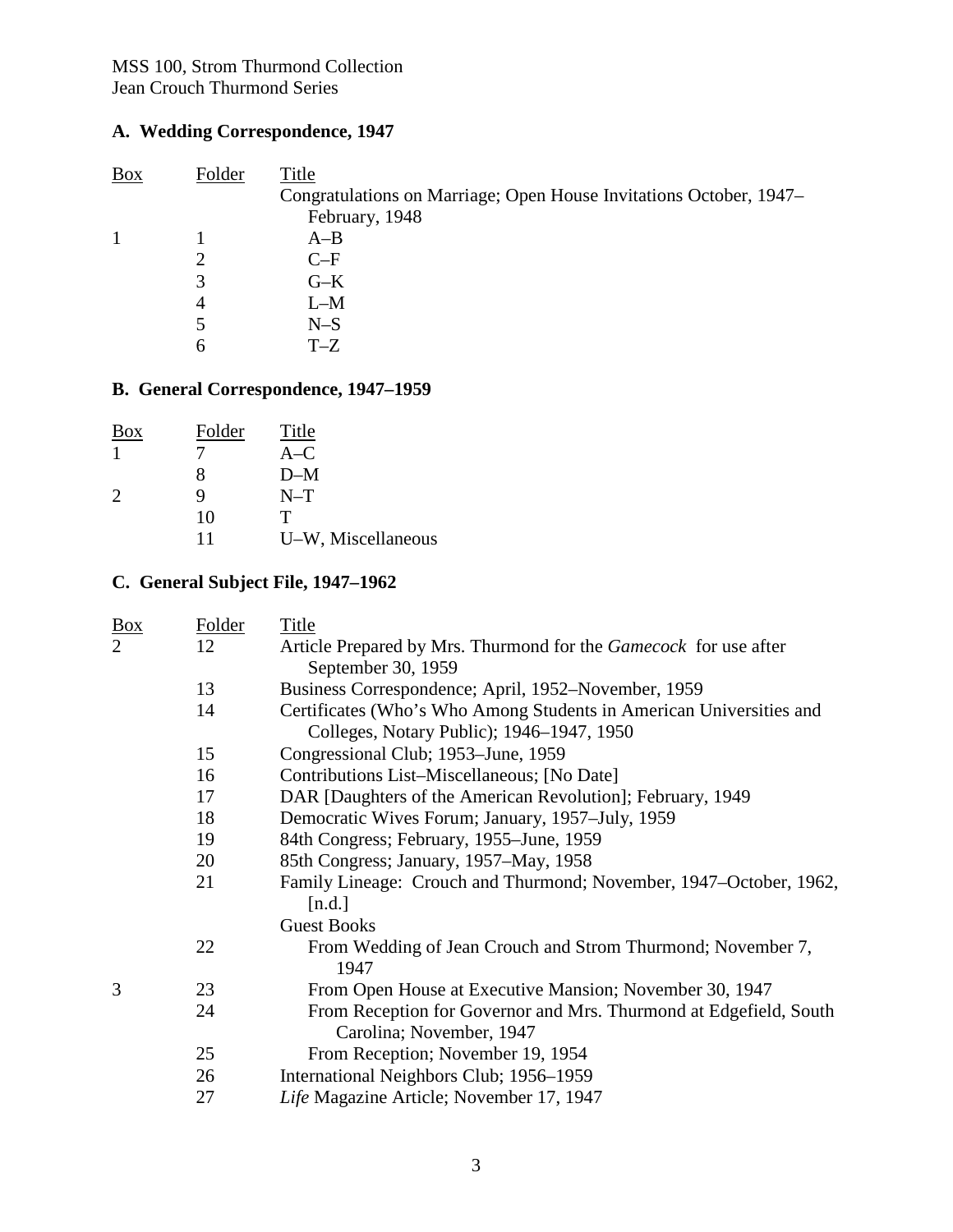### **C. General Subject File, 1947–1962, cont.**

| <b>Box</b>     | Folder | Title                                                                 |
|----------------|--------|-----------------------------------------------------------------------|
| 3              | 28     | Marriage License; November 7, 1947                                    |
|                | 29     | Miscellaneous; April, 1947–January, 1960                              |
|                |        | <b>Newspaper Articles</b>                                             |
|                | 30     | October 1–November 30, 1947                                           |
|                | 31     | December 1, 1947–June 6, 1960                                         |
|                | 32     | Organizations–List; [No Date]                                         |
|                | 33     | Promenade Magazine; June, 1957                                        |
|                | 34     | Public Speaking Class; December, 1955–January, 1957                   |
|                | 35     | Real Estate; January-December, 1958                                   |
| $\overline{A}$ | 36     | <i>Rebel Senator.</i> Notes and Teletype News of '48 Election (Copy); |
|                |        | [November, 1948–June 13, 1963, [n.d.]                                 |
|                | 37     | Senate Ladies; 1955–1959                                              |
|                | 38     | South Carolina Magazine; January, 1948                                |
|                | 39     | Speeches; April 10, 1948–November 8, 1950                             |
|                | 40     | Winthrop Alumnae; February–May, 1959                                  |
|                |        |                                                                       |

#### **D. Illness/Sympathy 1. General Correspondence, 1959–1960**

| $\frac{Box}{\sqrt{Box}}$ | Folder | <b>Title</b>                                                        |
|--------------------------|--------|---------------------------------------------------------------------|
|                          |        | Correspondence to Mrs. Thurmond Relating to Her Illness; September- |
|                          |        | December, 1959                                                      |
| $\overline{4}$           | 41     | A                                                                   |
|                          | 42     | Ba-Be                                                               |
|                          | 43     | Bi-Bo                                                               |
|                          | 44     | $Br-By$                                                             |
| 5                        | 45     | Ca-Cl                                                               |
|                          | 46     | $Co-Cu$                                                             |
|                          | 47     | D                                                                   |
|                          | 48     | E                                                                   |
|                          | 49     | $\mathbf{F}$                                                        |
|                          | 50     | G                                                                   |
|                          | 51     | Ha                                                                  |
| 6                        | 52     | He-Hu                                                               |
|                          | 53     | $I-J$                                                               |
|                          | 54     | K                                                                   |
|                          | 55     | L                                                                   |
|                          | 56     | Ma-Me                                                               |
|                          | 57     | Mi-Mu                                                               |
|                          | 58     | $N-O$                                                               |
| $\overline{7}$           | 59     | $P-Q$                                                               |
|                          | 60     | $\mathbf R$                                                         |
|                          | 61     | Sa-Sl                                                               |
|                          | 62     | $Sm-Sy$                                                             |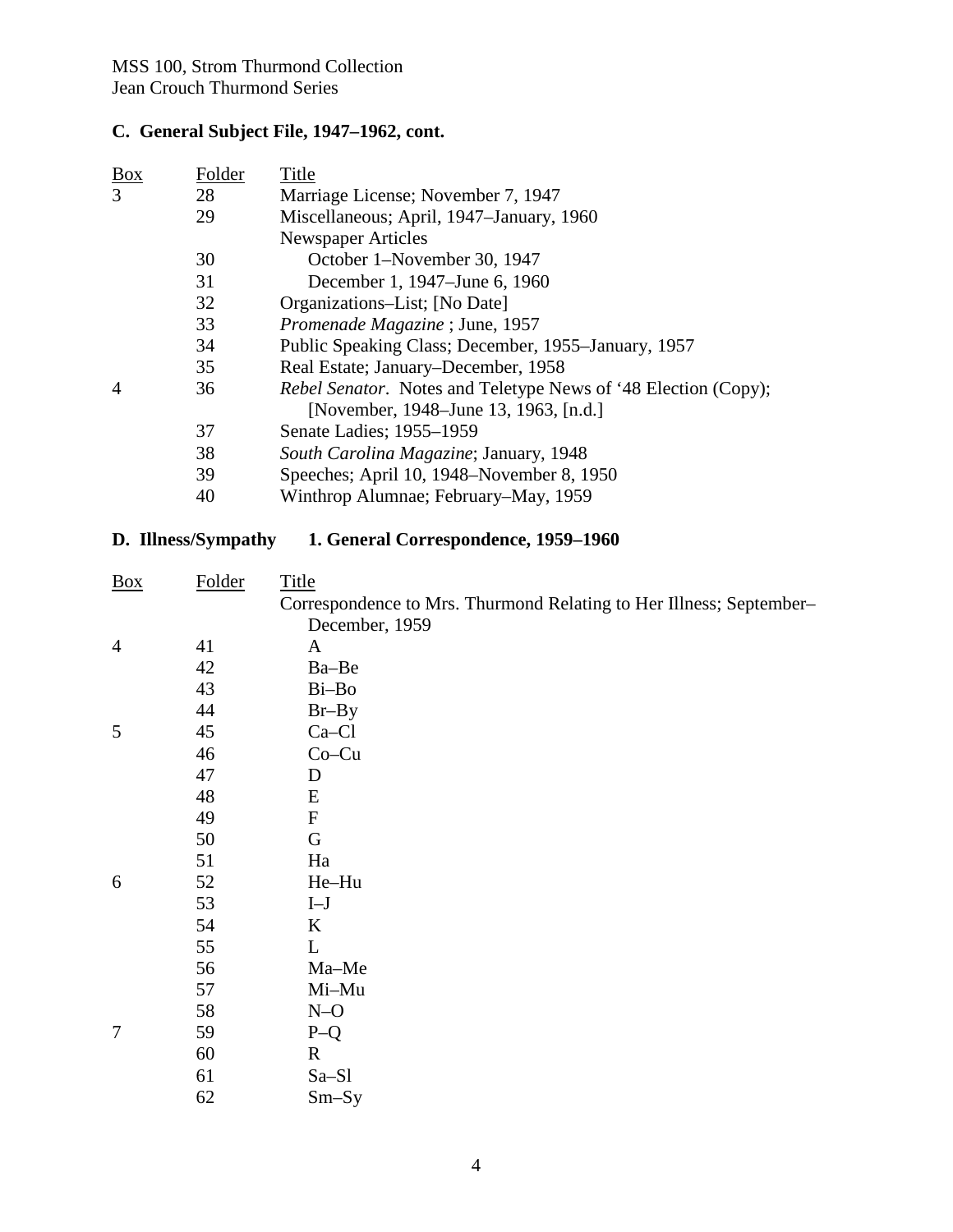# **D. Illness/Sympathy 1. General Correspondence, 1959–1960, cont.**

| $\frac{Box}{}$ | Folder   | <b>Title</b>                                                              |
|----------------|----------|---------------------------------------------------------------------------|
|                |          | Correspondence to Mrs. Thurmond Relating to Her Illness; September-       |
|                |          | December, 1959, cont.                                                     |
| 7              | 63       | T                                                                         |
| 8              | 64       | $U-Z$                                                                     |
|                | 65       | Miscellaneous                                                             |
|                | 66       | Correspondence to Mrs. Thurmond Relating to Her Illness from              |
|                |          | Organizations; 1959                                                       |
|                | 67       | Letters and Cards Answered by Senator Thurmond, A–W; September–           |
|                |          | October, 1959                                                             |
|                |          | Letters and Telegrams to Senator Thurmond About Mrs. Thurmond's           |
|                |          | Illness; September-October, 1959                                          |
|                | 68       | $A-B$<br>$\mathbf C$                                                      |
|                | 69       |                                                                           |
|                | 70       | $D-F$                                                                     |
| 9              | 71       | $G-H$<br>$I-L$                                                            |
|                | 72<br>73 | $M-O$                                                                     |
|                | 74       | $P-R$                                                                     |
|                | 75       | S                                                                         |
|                | 76       | $T-Z$                                                                     |
|                | 77       | Letters of Thanks to National Institutes of Health (N.I.H.) Staff Members |
|                |          | from Senator Thurmond; October 8-23, 1959                                 |
|                | 78       | V.I.P. Letters and Telegrams to Senator Thurmond About Mrs.               |
|                |          | Thurmond's Illness; September-October, 1959, B-P                          |
|                |          | Letters of Sympathy from Out-of-State; January-March, 1960                |
|                | 79       | A                                                                         |
|                | 80       | B                                                                         |
|                | 81       | $\mathsf{C}$                                                              |
| 10             | 82       | D                                                                         |
|                | 83       | $E-F$                                                                     |
|                | 84       | G                                                                         |
|                | 85       | $H_{\rm}$                                                                 |
|                | 86       | $I-K$                                                                     |
|                | 87       | L                                                                         |
|                | 88       | M                                                                         |
|                | 89       | $N-Q$                                                                     |
|                | 90       | $\mathbf{R}$                                                              |
| 11             | 91       | S                                                                         |
|                | 92       | $T - V$                                                                   |
|                | 93       | $W-Z$                                                                     |
|                |          | Letters of Sympathy from South Carolina; January–March, 1960              |
|                | 94       | $\mathbf{A}$                                                              |
|                | 95       | Ba-Be                                                                     |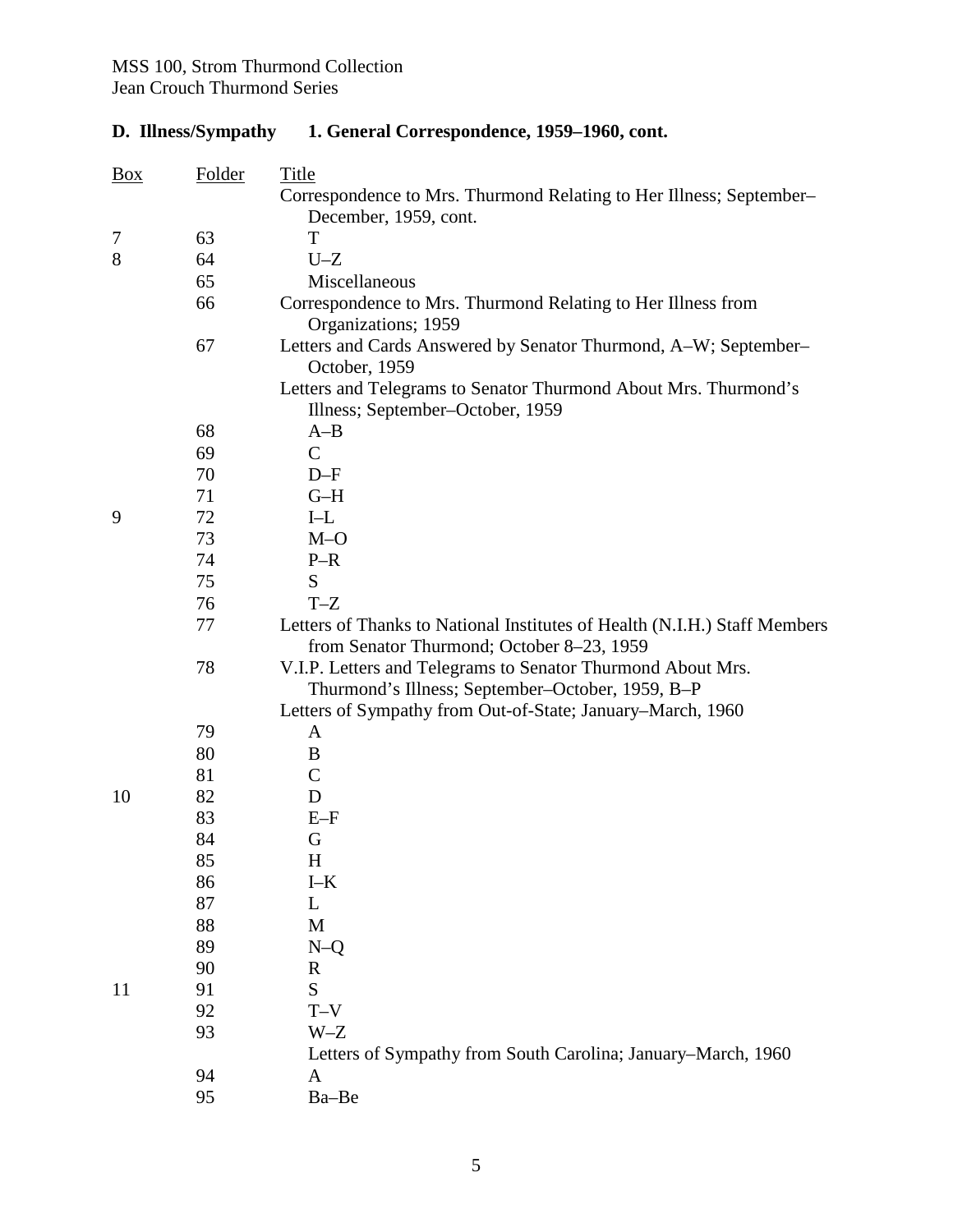## **D. Illness/Sympathy 1. General Correspondence, 1959–1960, cont.**

| $\frac{Box}{}$ | Folder | Title                                                                   |
|----------------|--------|-------------------------------------------------------------------------|
|                |        | Letters of Sympathy from South Carolina; January–March, 1960, cont.     |
| 11             | 96     | Bi-Bo                                                                   |
| 12             | 97     | $Br-By$                                                                 |
|                | 98     | $Ca-C1$                                                                 |
|                | 99     | $Co-Cz$                                                                 |
|                | 100    | Da-De                                                                   |
|                | 101    | $Di$ -Dy                                                                |
|                | 102    | Е                                                                       |
| 13             | 103    | ${\bf F}$                                                               |
|                | 104    | Ga-Gl                                                                   |
|                | 105    | $Go-Gy$                                                                 |
|                | 106    | Ha                                                                      |
|                | 107    | He-Hi                                                                   |
|                | 108    | Ho-Hy                                                                   |
| 14             | 109    | $\mathbf{I}\mathbf{-J}$                                                 |
|                | 110    | K                                                                       |
|                | 111    | La-Le                                                                   |
|                | 112    | $Li$ -Ly                                                                |
|                | 113    | Ma                                                                      |
|                | 114    | Mc                                                                      |
|                | 115    | Me-Mi                                                                   |
| 15             | 116    | Mo-My                                                                   |
|                | 117    | N                                                                       |
|                | 118    | $\mathbf{O}$                                                            |
|                | 119    | Pa-Pe                                                                   |
|                | 120    | $Ph-Pu$                                                                 |
|                | 121    | Q                                                                       |
|                | 122    | Ra-Ri                                                                   |
|                | 123    | Ro-Ru                                                                   |
|                | 124    | Sa-Sh                                                                   |
| 16             | 125    | $Si-Sp$                                                                 |
|                | 126    | $St-Sy$                                                                 |
|                | 127    | Ta-Ti                                                                   |
|                | 128    | $To-Ty$                                                                 |
|                | 129    | $U-V$                                                                   |
|                | 130    | Wa-Wh                                                                   |
| 17             | 131    | Wi-Wy                                                                   |
|                | 132    | $X-Z$                                                                   |
|                | 133    | Names on Cards; January, 1960                                           |
|                | 134    | Organizations–Expressions of Sympathy, A–Y; January, 1960               |
|                | 135    | Replies to Letters of Sympathy (Returned to Sender), B-S; January, 1960 |
|                | 136    | Replies to V.I.P. Letters of Sympathy, A-M; January, 1960               |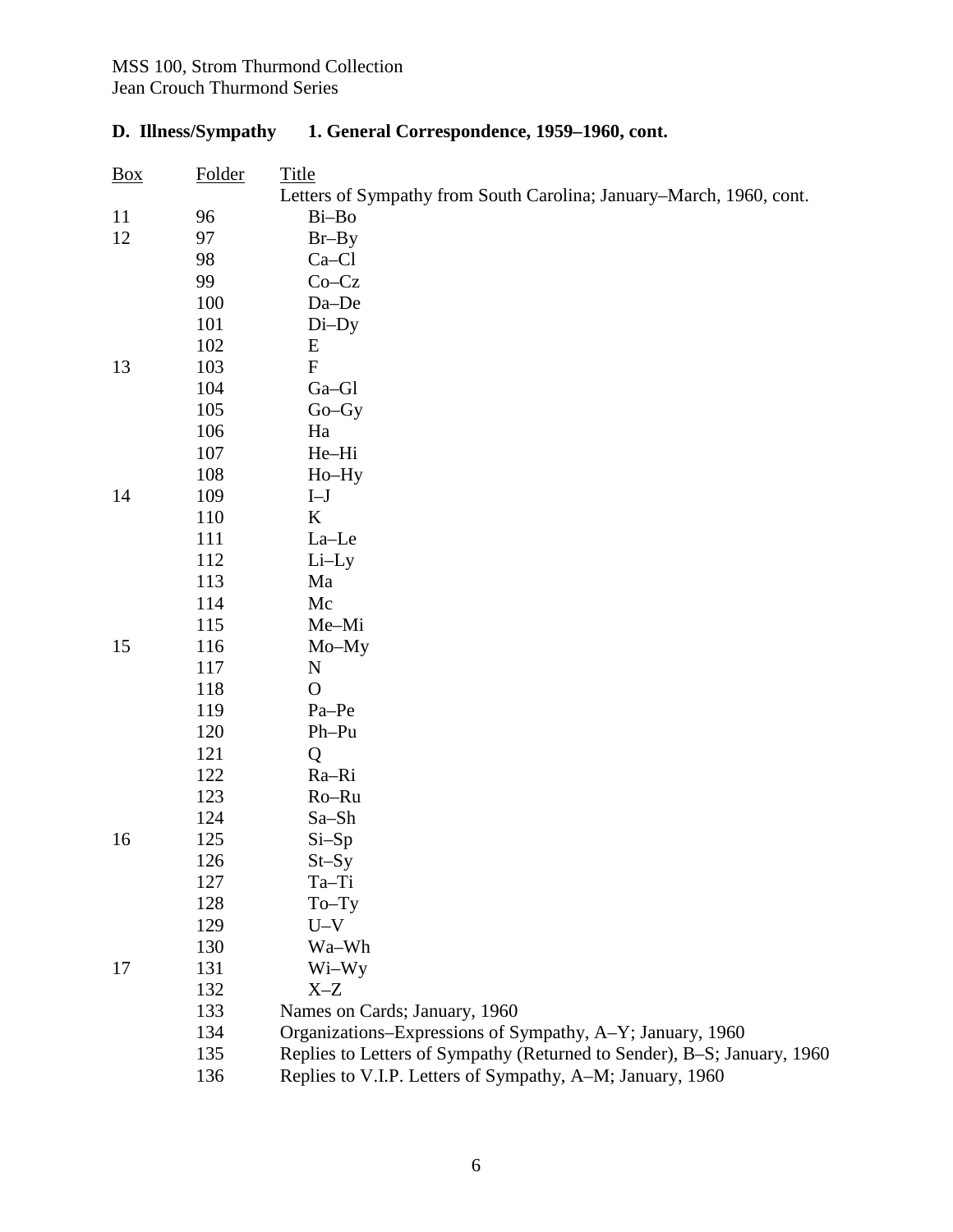## **D. Illness/Sympathy 1. General Correspondence, 1959–1960, cont.**

| Folder | Title                                                               |
|--------|---------------------------------------------------------------------|
| 137    | Unidentified Telegrams, Cards, Letters, Flower Cards, A-Y; January, |
|        | 1960                                                                |
|        | V.I.P. Letters and Telegrams of Sympathy; January, 1960             |
| 138    | $A-G$                                                               |
| 139    | $H-P$                                                               |
| 140    | $O-P$                                                               |
|        |                                                                     |

# **D. Illness/Sympathy 2. Subject File, 1959–1960**

| Folder | Title                                                                                     |
|--------|-------------------------------------------------------------------------------------------|
| 141    | Album–Tribute to Jean C. Thurmond; August, 1960                                           |
| 142    | Death Certificate and Medical Reports (Copies); January, 1960                             |
| 143    | Donors to Duke University Neurosurgical Service, A–Y (Lists); January 5,                  |
|        | 1960                                                                                      |
|        | Donors of Flowers                                                                         |
| 144    | A-W; January, 1960                                                                        |
| 145    | Cards, A-R; January, 1960                                                                 |
|        | Donors to Jean C. Thurmond Scholarship Fund at Winthrop College                           |
| 146    | A-Y (List); January-April, 1960                                                           |
| 147    | Cards, A-Y; 1960                                                                          |
|        | Flowers Sent to Mrs. Thurmond; Acknowledged by                                            |
| 148    | David Crum, B-N (List); October 30-November 19, 1959                                      |
| 149    | Mrs. Thurmond, A-W (List); 1959                                                           |
| 150    | Senator Thurmond, A-Z (List); September-November, 1959                                    |
|        | Funeral Register:                                                                         |
| 151    | Book I of Two; January 8, 1960                                                            |
| 152    | Book II of Two; January 8, 1960                                                           |
|        | Gifts other than Flowers: Answered by                                                     |
| 153    | David Crum, B-W (List); October-November, 1959                                            |
| 154    | Mrs. Thurmond, B-S (List); 1959                                                           |
| 155    | Senator Thurmond, A-Y (List); September-October, 1959                                     |
| 156    | Inscription on Grave of Jean Crouch Thurmond; January, 1960                               |
| 157    | List of Those who Gave Flowers; January, 1960                                             |
|        | Miscellaneous                                                                             |
| 158    | Contributions, A-W (Food List); January-September, 1960                                   |
| 159    | Visits, etc.: Answered by Senator Thurmond; August–December,<br>1959                      |
|        | <b>Telephone Calls</b>                                                                    |
| 160    | About Mrs. Thurmond: Answered by Senator Thurmond, A-W;<br>September-October, 1959        |
| 161    | and Funeral Register; January, 1960                                                       |
| 162    | Tribute to Jean Crouch Thurmond by Her Husband Senator Strom<br>Thurmond; January 6, 1960 |
|        |                                                                                           |